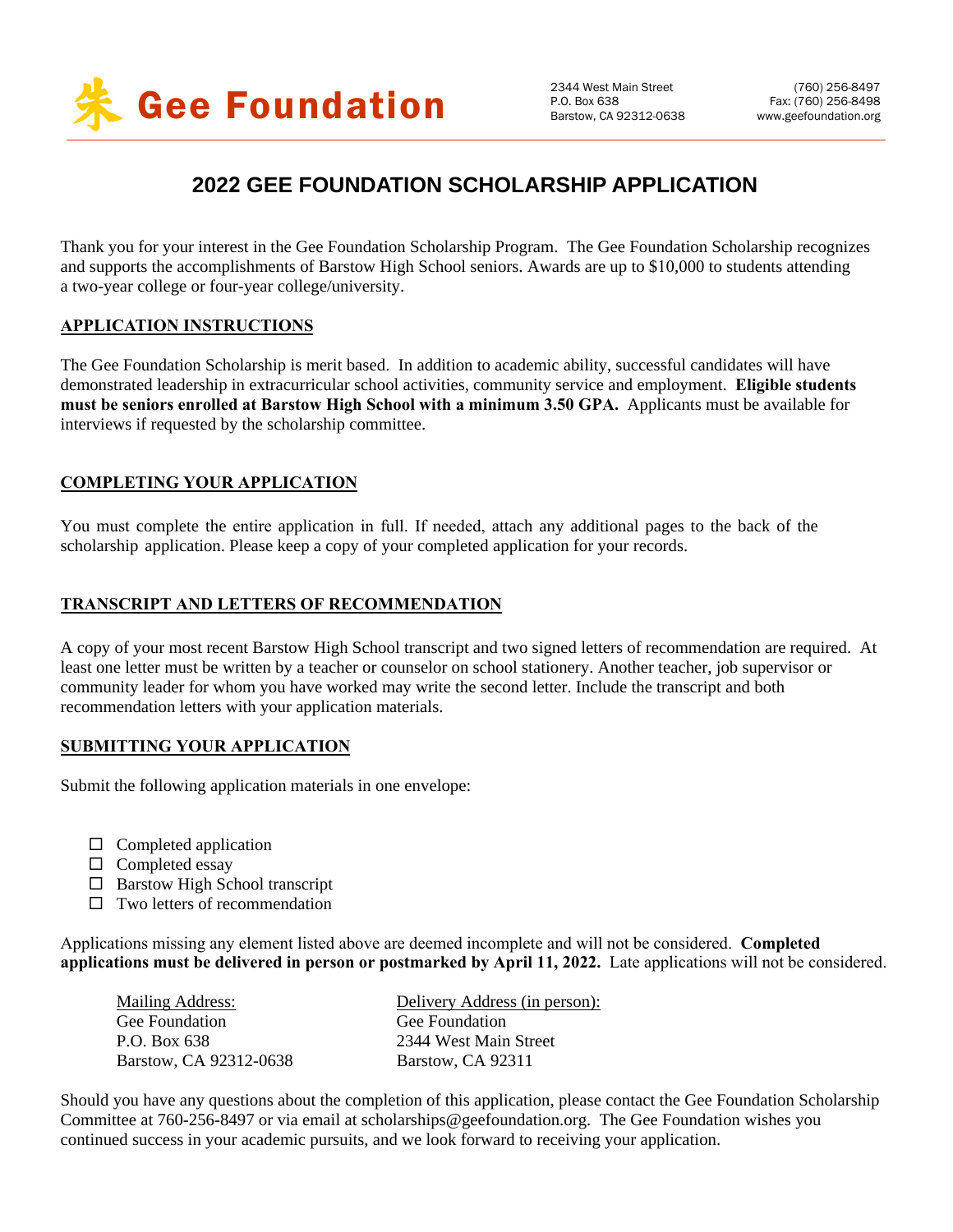# **GEE FOUNDATION SCHOLARSHIP APPLICATION**

# **1. Personal Information**

| <b>Last Name</b>                   |               | <b>First Name</b>     |                |                  | Middle Initial   |
|------------------------------------|---------------|-----------------------|----------------|------------------|------------------|
| Last 4 Digits of Social Security # | Date of Birth |                       |                | Years in Barstow | Gender           |
| <b>Address</b>                     |               |                       |                |                  |                  |
| City                               | State         | Zip Code              | E-Mail Address |                  |                  |
| Home Phone                         |               | Message or Cell Phone |                |                  | <b>SAT Score</b> |
| Prospective College(s) and Major   |               |                       |                |                  |                  |
| Career Goal(s)                     |               |                       |                |                  |                  |

# **2. Extracurricular Activities** (attach additional sheets if necessary)

| Activity | Description | Dates & Time Involved |
|----------|-------------|-----------------------|
|          |             |                       |
|          |             |                       |
|          |             |                       |
|          |             |                       |
|          |             |                       |
|          |             |                       |
|          |             |                       |
|          |             |                       |

# **3. Volunteer Work and Community Service**

| Activity | Description | Dates & Time Involved |
|----------|-------------|-----------------------|
|          |             |                       |
|          |             |                       |
|          |             |                       |
|          |             |                       |
|          |             |                       |
|          |             |                       |
|          |             |                       |
|          |             |                       |